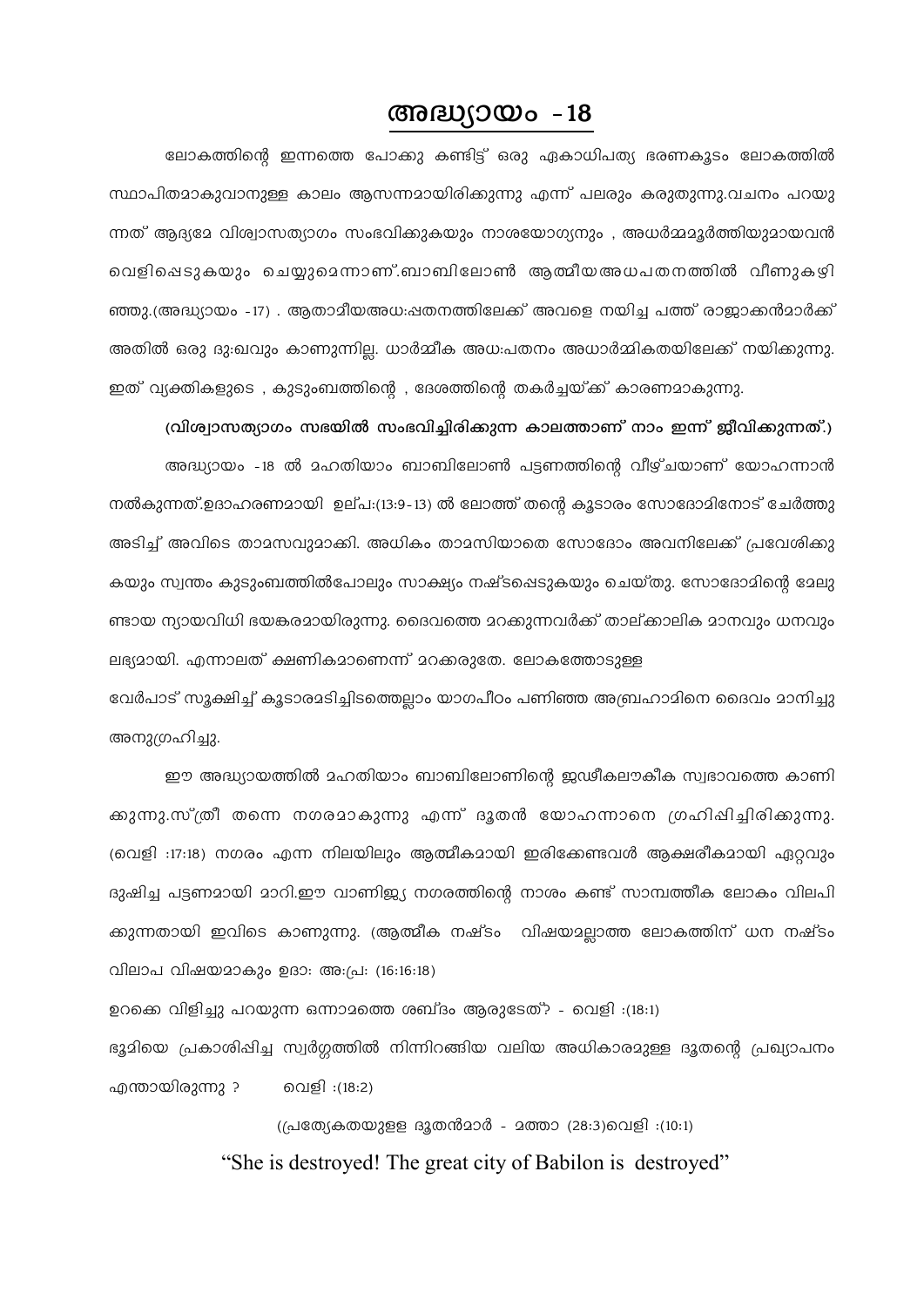വീണുപോയി ( $destroyed$ ) എന്ന ഇരട്ടപ്രഖ്യാപനം കാര്യത്തിന്റെ ഉറപ്പിനേയും , ഉടനെ നടക്കുന്നു എന്നതിനേയും കാണിക്കുന്നു. She (Babilon) has become a home for

demons and unclean birds and animals. (demons means evil spirits from the devil)

Read- വെളി :(9:14)

### യെശ: (13:21)

എലാവിധ അശുദ്ധാത്മാക്കളും, സകലദേവൻമാർക്കുമുള്ള ക്ഷേത്രങ്ങളും , പൂജകളും പണ്ടും ഉണ്ടായിരുന്നു എന്നതിന്റെ തെളിവ് .

ദാനി :(3:1) ഉം (5:4) ഉം പരിശോധിച്ചാൽ അറിയാവുന്നതാണ്. അധാർമ്മീത വർദ്ധിച്ചപ്പോൾ കടന്നു കൂടിയ മേചതകൾ - വെളി :(18:3)

ഭൗമീകാഭിവ്യദ്ധിയും , തീൻപുളപ്പും വർദ്ധിച്ച് വ്യഭിചാരവും , ദുഷ്ടതയും വർദ്ധിക്കുന്നു. ള്ളേച്ചത ഉള്ളിടം ആകർഷിക്കും . തന്മൂലം വാണിജ്യവ്യവസായിക മേഖലകളിൽ പുരോഗമനം ഉണ്ടാ കുന്നു. സ്വർണ്ണ പാത്രത്തിലെ മേചതയാൽ ആകർഷിക്കപ്പെട്ടവരുടെ ഗമനാഗമനം മേച്ചത പടരു വാൻ കാരണമാകുന്നു. അതായത് അവളുടെ പുളപ്പിനാൽ അനേകർ വാണിജ്യ , വ്യവസായിക ഭേഖലകളിൽ സമ്പന്നരായിത്തീർന്നു. എതിർക്രിസ്തുവിന്റെ സാർവ്വലൗകീക സ്വാധീനതയാൽ ബാബിലോൺ ആകാശം , കര, കടൽ മാർഗുമെത്താവുന്ന ഒരു വ്യാപാര കേന്ദ്രമായി മാറി.

വീണ്ടും കേട്ടശബ്ദം ആരുടേത്? എന്തായിരുന്നു നിർദ്ദേശം? വെളി :(18:4,5)

(സിംഹാനസ്ഥൻ - വെളി :(4:2)

എന്റെ ജനമായുള്ളോരേ................ എന്ന് വിളിച്ചതാരെ?

സഭ എടുക്കപ്പെട്ട ശേഷം രക്തസാക്ഷികളായി അനേകരുടെ ആത്മാക്കൾ സ്വർഗത്തിലെത്തി എന്ന് വെളി :(6:9-11) വരെയുള്ള ഭാഗം വായിച്ചാൽ കാണാവുന്നതാണ്. ശേഷിച്ച ചിലർ ഈ മഹാ പീഢനകാലത്ത് ഭൂമിയിലുണ്ട് . അവർ സൂക്ഷിച്ചുകൊള്ളണമെന്നുള്ള കല്പനയാണിത്.ഇത് നമ്മോ ടുമുള്ള നിർദ്ദേശമാണെന്നറിവാൻ വായിക്കുക.

(2 കൊരി :(6:16,17), യിരെ (51:6-9), യിരെ (51:45),

ദൈവം ഓർത്തു എന്നാൽ ദൈവം കണക്കിലെടുത്തു എന്നാണ്.

## ദൈവികന്യായവിധിയുടെ കാരണങ്ങൾ

1. ദൈവത്തെകൂടാതെയുള്ള ഉയർച്ച ന്യായവിധിക്കു കാരണമായി.

 $Read -$   $\omega$   $(51:29)$   $\omega$   $\omega$   $(30:1,2)$ 

2. അവളുടെ അഹങ്കാരം (നിഗളം) നാശത്തിന് കാരണമായി വെളി :(18:7)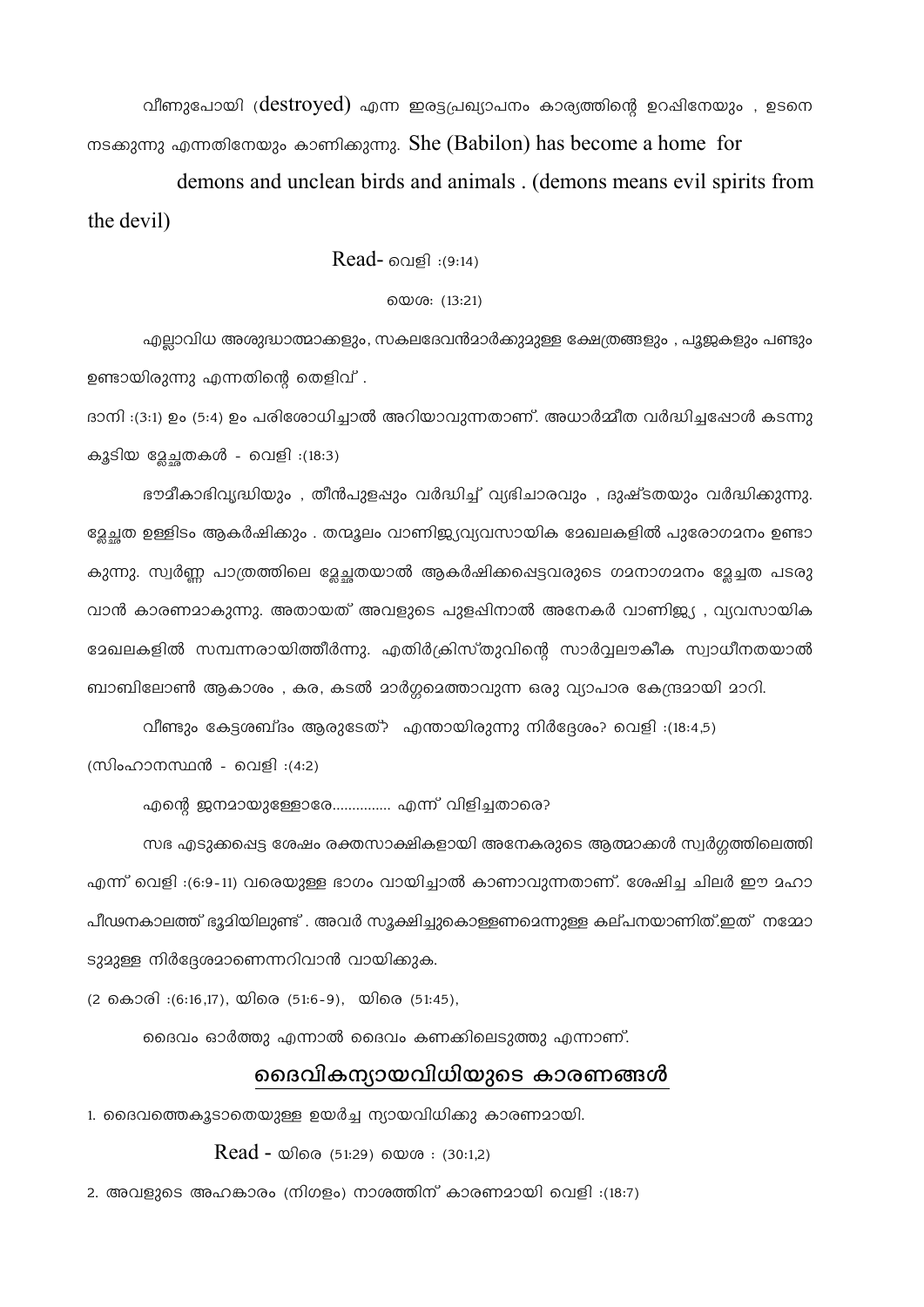ഉദാഹരണം - ദാനി (4:29-33), ദാനി (5:22-28)

രാഇഞി എന്ന് പറഞ്ഞ് അഹങ്കരിഷാൻ കാരണം ബാബേൽ എതിർക്രിസ്തുവിന്റെ മണവാട്ടിയാ ണ്. പ്രതികാരം ചെയ്യുവാനുള്ള നിർദ്ദേശം -വെളി :(18:6)

 $Read -$   $\omega$  $0.50:14,15)$ 

ദൈവജനം പ്രതികാരം ചെയ്യുന്നില്ല.എന്നാലവരുടെ നിലവിളി സ്വർഗ്ഗത്തിലെത്തിച്ചേരുമ്പോൾ ദൈവം പ്രതികാരം ചെയ്യുന്നു.

ബാബിലോന്റെ മേലുണ്ടായ ന്യായവിധി എന്ത് ? വെളി : (18:10) 2റെറ്റാരു ഉദാ : - ഉല്പ (18:20,21) (19:13), (23:28) അവളുടെ ന്യായവിധി ഏതുവിധം ? വെളി : (18:19, 11-16) ദൂരത്തുനിന്നു കരഞ്ഞവർ നഗരം കത്തുന്നതു കണ്ട് വിലപിക്കുന്നു. -വെളി : (18:17-19) (2லை 2030: ഉല്പ (19:24, 27-28)

കരഞ്ഞവർ പൂഴിവാരി.യിട്ട് നിലവിളിച്ചു ഇത്രയും പെട്ടെന്നുള്ള നാശം കണ്ടിട്ടും മാനസാന്തര ഷെട്ട് മനം തിരിയുവാൻ ആരും ആഗ്രഹിച്ചില്ല. സുവിശേഷത്തിന് ഇവിടെ സ്ഥാനമില്ല പശ്ചാത്താ പമിലാത്ത നിലവിളി ഗുണകരമല്ല.

ന്നിനെവേക്കാർ നാല്പതു ദിവസംകഴിഞ്ഞ് ഉന്മൂലമാകുന്ന ദേശത്തിനായി എന്തുചെയ്തു വായിക്കുക----- യോന (3:5-10)

സ്വർഗ്ഗത്തോട് ചേർന്ന്, പ്രതികാര നടപടി കണ്ട് സന്തോഷിക്കേണ്ട മൂന്ന് കൂട്ടർ ആരെല്ലാം ? വെളി : (18:20)

ഈ പ്രതികാര നടപടി അവൾക്ക് നേരിടേണ്ടതായി വന്നതിന്റെ കാരണം - വെളി : (18:24) ശക്തനായ ദൂതൻ ഈ പട്ടണത്തിന്റെ വീഴചയെ ചിത്രീകരിച്ച വിധം - വെളി : (18:22,23)

ഈ നായായവിധി നടക്കും നിശ്ചയം

# ബാബിലോണിന്റെ അവസ്ഥ അന്നും ഇന്നും

ന്യായമായി പഠിതാക്കളിൽ ഉണ്ടാകാവുന്ന ഒരു ചോദ്യമാണ് ആക്ഷരീക ബാബി ലോൺ ഇന്നില്ലല്ലോ, പിന്നെ എങ്ങനെ പ്രവചനം നടക്കും . ഓർക്കുക - ആസന്നഭാവിയിൽ ഇത് പണിയപ്പെടും . ചില പ്രവചനങ്ങൾ നടന്നു. മറ്റുചിലത് നടന്നേ മതിയാകൂ. കാരണം പരിശുദ്ധാ ത്മാവ് കളവ് പയുന്നില.

പുരാതന ബാബിലോൺ നിഗ്ദോദിന്റെ കാലത്താരംഭിച്ചു. നെബുഖദ്നസ്സേറിന്റെ കാലത്ത് അതിന്റെ പ്രതാപത്തിന്റെ അത്യുച്ഛകോടിയിലെത്തി. ഹെരോഡോട്ടസ് ഈ പട്ടണത്തെഷറ്റി രേഖ ഷെടുത്തിയ വിവരങ്ങൾ അതിനുള്ള തെളിവാണ്. പട്ടണത്തിനുചുറ്റും പടുകൂറ്റൻ ഇഷ്ടികാതിൽ